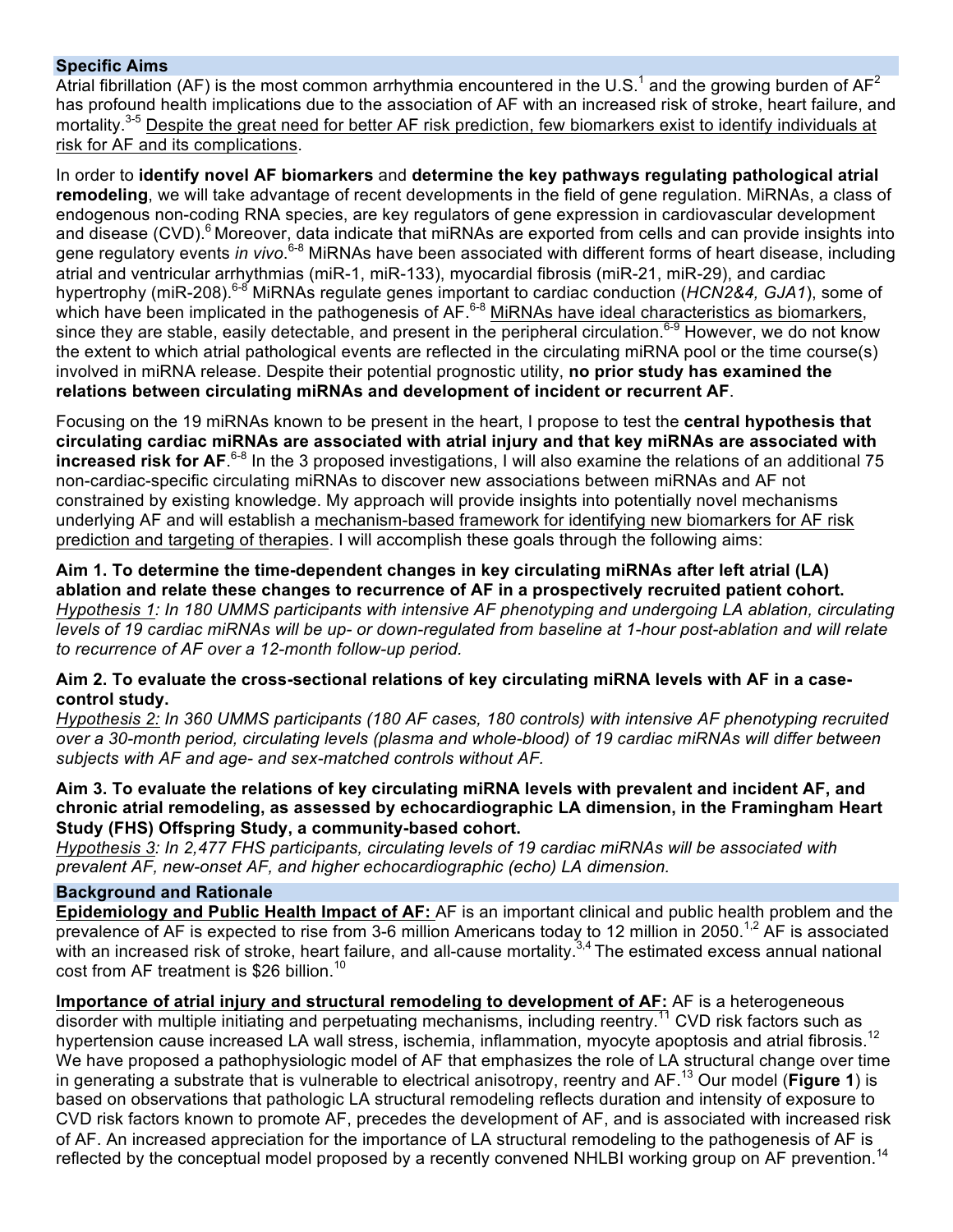

# **Figure 1. Conceptual Model**

Pathophysiologic model of the progression from a normal atrium to a remodeled atrium vulnerable to AF as a result of atrial injury (from ablation and CVD risk factors). The importance of miRNA to the pathogenesis of atrial remodeling is emphasized.6,7 The study aims are juxtaposed, illustrating how the proposed research plan relates to the model proposed by the NHLBI working group. Only pathways relevant to the research application are emphasized. RA=right atrium; LA=left atrium; RV=right ventricle; LV=left ventricle

**Genomics and transcriptomics of AF and atrial remodeling:** AF is a heritable disorder.<sup>15</sup> Genome-wide association studies have identified several loci associated with an increased risk for AF.<sup>16</sup> Animal models of AF have shown changes in atrial transcripts involved in natriuretic peptides and fibrosis.<sup>17</sup> Human RNA studies have demonstrated atrial remodeling, <sup>18</sup> as evidenced by **up-regulation** of genes involved in calcium signaling, potassium channels, antioxidant activity, inflammation, metabolic processes, fibrosis, apoptosis,<sup>19</sup> and **down**regulation of genes involved in signal transduction and cell communication.<sup>20,21</sup>

**MiRNA as Biomarkers:** MiRNAs are single-stranded, non-coding, highly conserved post-translational regulators found in a variety of tissues.<sup>6</sup> MiRNAs regulate gene expression transcriptionally and posttranscriptionally through inhibiting translation and inducing degradation of specific RNAs.<sup>9</sup> Certain miRNAs are expressed cell-type specifically, or in association with particular physiological processes. Remarkably, miRNAs can be detected circulating in blood plasma or serum, as a result of cellular damage or secretion.<sup>22</sup> Therefore, **circulating miRNAs have ideal characteristics as biomarkers**, since they are stable and easily detectable (miRNA are comprised of nucleic acids and their sequences can be amplified). They also provide insight into mechanisms underlying disease.<sup>23</sup> Intronic miRNA are coded within a host gene, often regulating similar pathways to those of the protein encoded by the host gene and frequently acting to regulate a single biological process. Since miRNAs may be functionally redundant and can target a number of related RNAs, miRNA can mitigate against biological perturbations, such as in the setting of end-organ injury and AF.<sup>24</sup>

**MiRNA in CVD**: MiRNAs contribute to cardiac development and remodeling, including embryonic stem-cell differentiation, cardiomyocyte proliferation, electrical remodeling, and cardiac conduction.<sup>25</sup> MiRNAs found in cardiac tissue show dynamic changes in heart disease, suggesting their involvement in the regulation of  $CVD$ . MiRNAs play important roles in different forms of heart disease, including atrial and ventricular arrhythmias (miR-1, miR-133, miR-328), fibrosis (miR-21, miR-29), and ventricular hypertrophy (miR-208, miR-133).  $\frac{9}{1}$  In animal models, miRNAs regulate genes known to control cardiac conduction (*HCN2&4, GJA1, KCNJ2*, and CACNA1C) and, in some cases, implicated in the pathogenesis of AF.<sup>6,8,26</sup> MiRNA-208 transgenic mice have a prolonged PR interval (an AF phenotype related to atrial remodeling)27,28 and *miR208a-/-* mice develop AF.<sup>29</sup> In human models of AF, miR-328 was up-regulated and, in mouse and canine models, forced expression of miR-328 enhanced vulnerability to AF.<sup>30</sup> Circulating miRNAs have been associated with CVD, including coronary artery disease, myocardial infarction and heart failure.<sup>8</sup> MiRNA are released or secreted by cardiomyocytes, and the cellular secretion of unique miRNA suggests process specificity.<sup>6</sup> Unique patterns of miRNA are associated with different forms of ventricular remodeling phenotypes.<sup>7</sup> This serves as an important **proof-ofconcept** for the science proposed herein, namely that miRNAs can be used as *in vivo* diagnostic and/or prognostic tools.<sup>7</sup> Moreover, and in contrast to other cellular disease mediators, drugs can target miRNAs. Since miRNA can modulate disease pathways, miRNA-based therapeutics would theoretically enable modulation of the cardiac stress response in a unique and powerful manner.<sup>31</sup>

## **Background and Rationale Summary**

- AF is a major health problem because of its increasing prevalence and associated risk of stroke, heart failure, and death.
- Exposure to CVD risk factors injures the LA and promotes pathological atrial remodeling.
- Variation in RNA and miRNA has been associated with CVD and its risk factors, including cardiac remodeling and AF.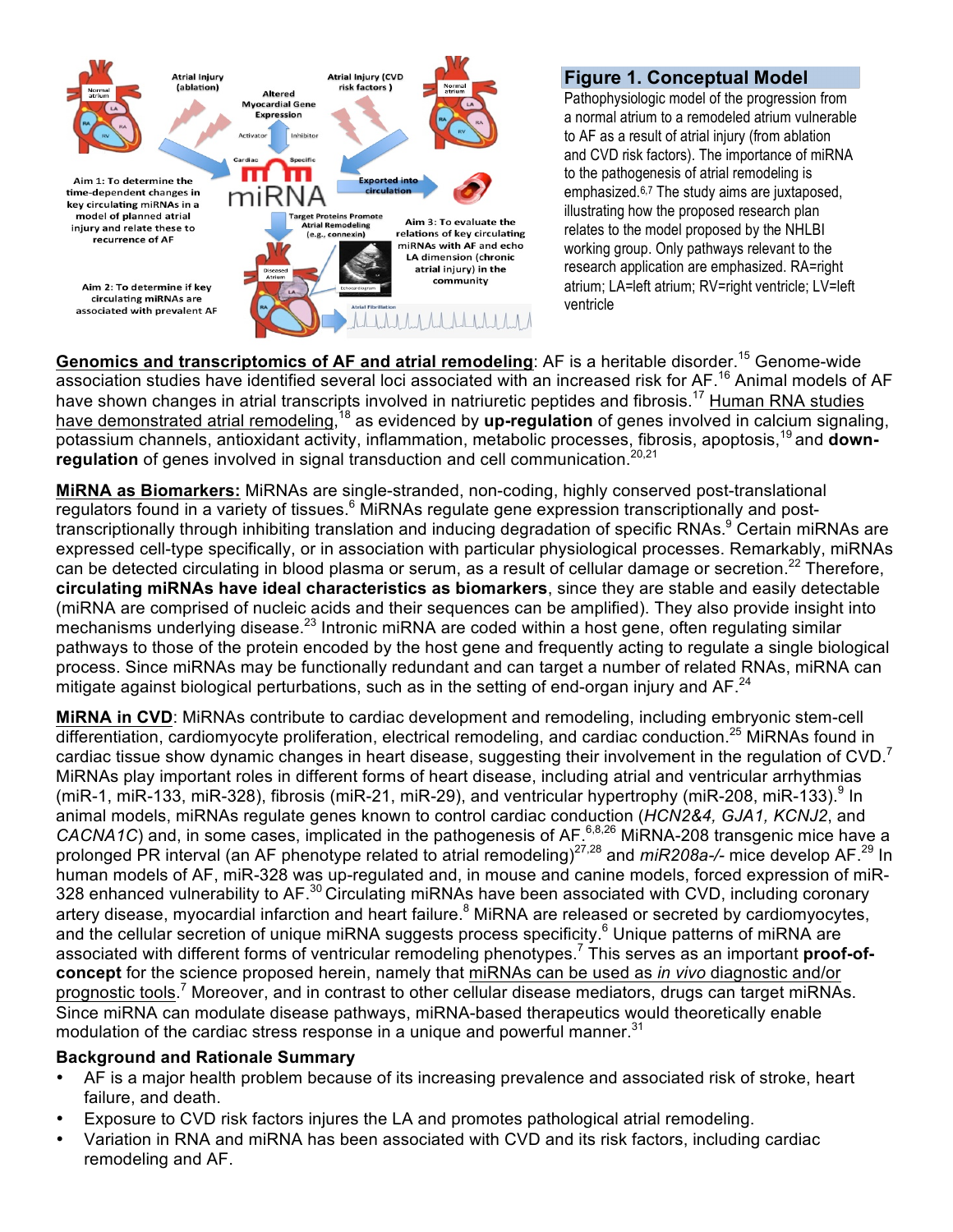• Collaborations across UMMS and the FHS will accelerate discovery of pathophysiologically significant miRNA contributing to atrial remodeling and AF risk.

## **Preliminary Studies**

I have conducted research that demonstrates my experience in studying cardiac remodeling and circulating biomarkers (e.g., miRNAs) in relation to clinical outcomes. $32-36$  I have published in the area of AF<sup>13,34,37-39</sup> and established the UMMS AF Treatment Registry. The characteristics of the 120 AF patients recruited into the Registry over the last 12 months are shown in **Table 1**.

# **Cardiac remodeling and biomarkers in relation to clinical**

**outcomes:** I have examined the associations of cardiac remodeling phenotypes with the risk of heart failure and death. I found that an increase in ventricular volume after exercise was associated with total mortality.<sup>40</sup> In a  $2^{nd}$  investigation, I showed that increased ventricular volume was an independent predictor of hospitalization for heart failure.<sup>39</sup> In a 3<sup>rd</sup> study, I observed that, when compared to participants with preserved kidney function, those with reduced kidney function had a 3-fold greater odds of developing  $AF^{34}$  In a  $4<sup>th</sup>$ study involving FHS Offspring participants, I demonstrated that higher circulating concentrations of adiponectin and resistin were associated with higher left ventricular mass and lower fractional shortening, respectively.<sup>35</sup> During my FHS fellowship (07/08-6/09), I examined the clinical correlates of echo LA enlargement over the

adult lifecourse in the FHS.<sup>36</sup> The findings of these studies informed a model of LA remodeling that serves as the foundation for the current application.<sup>13</sup>

## **Plasma miRNA and atrial injury:** To

determine the time-dependent changes to miRNAs after LA injury, I conducted expression profiling of 382 circulating miRNAs before and after LA ablation in 8 subjects (Ambros laboratory). I found 17 miRNAs (**Figure 2**) that were up- or downregulated at least 2-fold by 1-hour after LA injury (including 3 candidates selected for hypothesis testing). The link between these 17 miRNAs and LA injury is novel, but some are known to regulate relevant processes such as cardiovascular development, cardiometabolic disease, or end-organ injury response.<sup>6</sup> Although power was limited by the small sample size, these data emphasize the feasibility

| Table 1. Characteristics of 120 Patients<br><b>Enrolled in UMMS AF Registry</b> |                 |  |
|---------------------------------------------------------------------------------|-----------------|--|
| Age, years, SD                                                                  | $59 \pm 10$     |  |
| Male sex (%)                                                                    | 68 (64.8%)      |  |
| Weight (kg), SD                                                                 | $97.7 \pm 21.3$ |  |
| Paroxysmal AF (%)                                                               | 68 (65%)        |  |
| <b>Coronary Artery Disease</b>                                                  | 20 (19%)        |  |
| Diabetes Mellitus                                                               | 18 (17%)        |  |
| Hypertension                                                                    | 75 (71%)        |  |
| Failed Anti-Arrhythmic Drugs, n (%)                                             |                 |  |
| None                                                                            | 5(5%)           |  |
|                                                                                 | 53 (50%)        |  |
| 2                                                                               | 36 (34%)        |  |
| ≥3                                                                              | 11 (10%)        |  |
| AF Quality of Life Score                                                        | 84 (23.3)       |  |
| Echocardiography                                                                |                 |  |
| Ejection Fraction, %                                                            | $58 + 5%$       |  |
| LAD, mm, SD                                                                     | $42 \pm 7$      |  |
| Post-ablation arrhythmias at 6-months                                           |                 |  |
| Recurrent AF                                                                    | 25 (21%)        |  |
| Atrial Flutter                                                                  | 24 (20%)        |  |



**Figure 2. MiRNAs Differentially Expressed (Fold-Difference) in AF (top) and After LA ablation (bottom).** MiRNAs up- or down-regulated in both experiments are highlighted in red. N.B., miR-223 and 218 expression was >10-fold higher in AF patients than in controls.

of my approach and suggest my findings will be novel and identify new molecular targets. I will expand upon these preliminary results as described in Aim 1.

**Plasma miRNA and AF:** To establish the circulating miRNAs associated with AF, I also conducted expression profiling of 94 circulating miRNAs in 17 individuals with AF and 24 control subjects. I found that plasma levels of 20 miRNAs (**Figure 1**) differed significantly between those with and without AF (including 6 candidates selected for hypothesis testing). I observed overlap (3 miRNAs: miRs-218 and 302, let-7g) between miRNAs associated with AF and miRNAs up- or down-regulated after LA injury (labeled in red in **Figure 2**). These data support my hypothesis that **altered gene regulation after atrial injury plays an important role in the pathophysiology of AF**. Although power was limited by the modest sample size, these data support the rationale for using circulating miRNA as AF biomarkers. I will expand upon these results in Aims 2-3.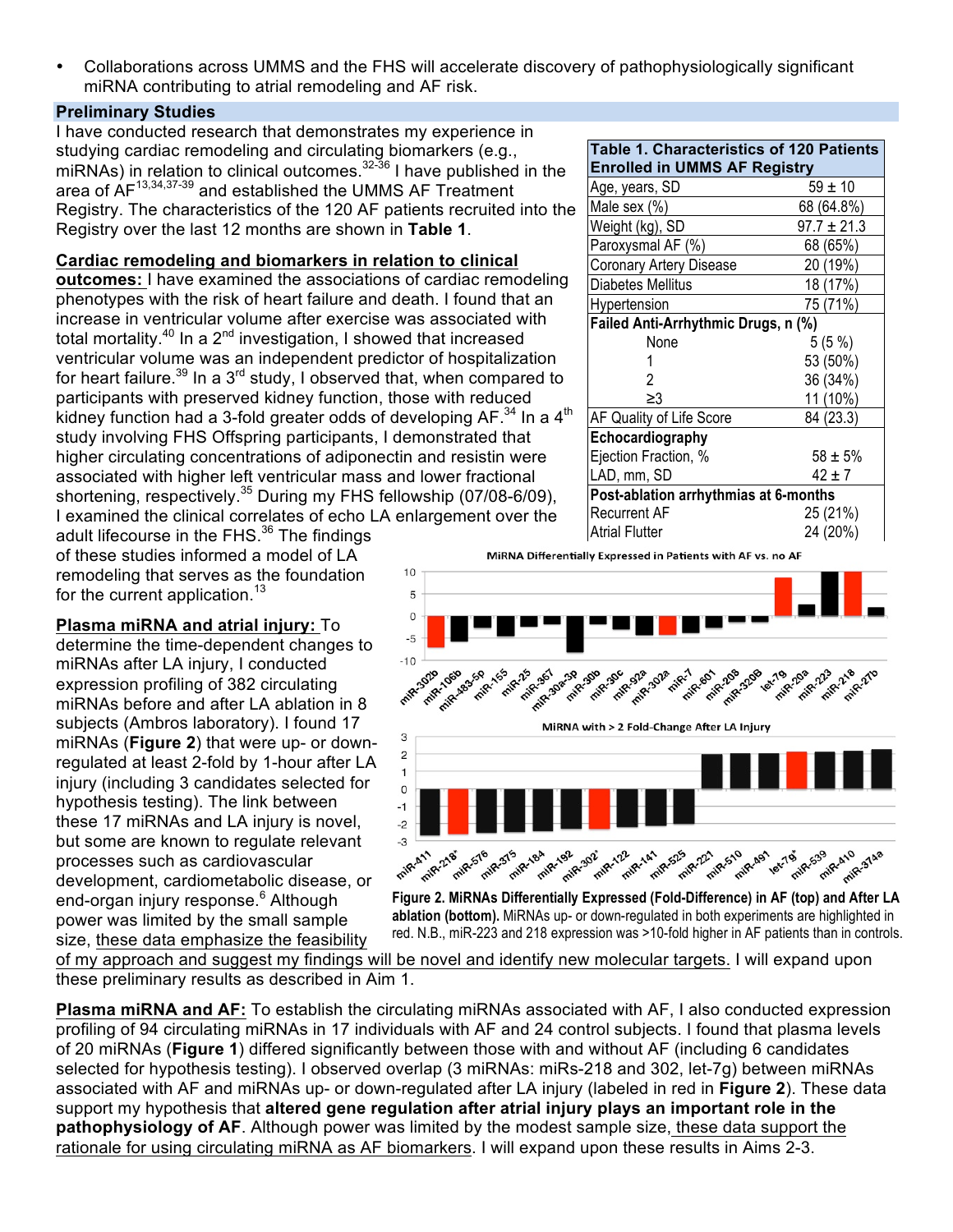**Circulating miRNA:** To establish which miRNA are expressed in the circulation of patients with and without CVD, Dr. Freedman and I comprehensively profiled miRNAs (762) in the peripheral circulation of individuals with and without CVD. We found 75 miRNA expressed in plasma or whole blood. Only those miRNAs present in the peripheral circulation or associated with AF or atrial injury were included in our proposed investigations.

**FHS miRNA profiling and QC:** The Freedman laboratory (UMMS Gene Expression Core) assayed expression for 347 unique miRNAs, listed as a cycle threshold (CT) value with standard deviation, in 2,477 FHS Exam 8 participants. MiRNA expression profiling was conducted using whole blood from PAXgene tubes. The lab employed the TaqMan chemistry miRNA profiling system (used in Studies 1-3). The FHS steering committee has reviewed the QC measures and praised its excellent reproducibility (variation coefficient <10%).

#### **Experimental Design**

**Aim 1. To determine the time-dependent changes in key circulating miRNAs after LA ablation and relate these changes to recurrence of AF in a prospectively recruited patient cohort.**

**Rationale and Hypothesis:** The degree to which atrial pathologic events such as atrial myocyte injury, apoptosis, and fibrosis are manifest in the circulating miRNA pool, as well as the time course(s) involved in their release, are unknown. Although ≈40% of patients with AF experience a recurrence at 12-months after LA ablation,<sup>41</sup> the physiology underlying treatment failure also remains poorly understood.<sup>41,42</sup> It is also unknown whether or not baseline miRNA levels, or changes in miRNA levels after ablation, relate to AF recurrence in patients with AF undergoing catheter-based ablation. **I hypothesize that key circulating miRNAs are upand down-regulated within 1-hour after atrial injury and relate to AF after LA ablation.**

**Data Source:** Individuals who present for index radiofrequency LA ablation at UMMC and are in sinus rhythm at the time of their procedure will be recruited by trained study staff prior to their procedure. All participants must be ≥ 21 years and must meet pre-defined inclusion-exclusion criteria (UMMS IRB #PRO00000027). Over a 4-month period, we have recruited 30 participants (80% of those eligible).

**Study Design:** The baseline clinical, electrophysiologic, echo, ablation, and laboratory characteristics of 180 study participants undergoing index LA ablation for AF will be abstracted from the UMMS AF Treatment Registry (**Table 1**). To enable comparison of results to those of Study 1 (whole blood), yet improve our ability to detect subtle changes in extracellular miRNA levels (plasma), study staff will collect both fasting whole blood and plasma. Whole blood (PAXgene) and plasma will be obtained just prior to LA ablation (baseline) as well as at 1-hour and 1-month after the initial atrial ablation. Plasma will be isolated from K<sub>2</sub>EDTA venous blood samples via centrifugation by the PI or a Research Technician using a standardized laboratory protocol and stored at -80°C.<sup>43</sup> Participants undergo a standard clinical exam at 1- and 12-months after enrollment in the AF Treatment Clinic. History and 12-lead electrocardiogram (ECG) are obtained at this visit, with particular attention paid to medications used and any intervening symptoms consistent with arrhythmic episodes. Upon study completion, a trained study nurse or physician will review all clinical data (including any hospitalizations or physician visits related to possible AF recurrence) from the medical records of study participants. Since 90% of UMMC patients undergoing AF ablation follow-up in the AF Treatment Center and are re-hospitalized at the UMMC, we do not anticipate significant missing data or losses to follow-up. Participants will be consented for a telephone health history update and solicitation of outside records if they do not return to UMMC.

**Selection and profiling of miRNA:** The 19 most abundant miRNAs in the heart account for more than 90% of all cardiac miRNAs.<sup>6</sup> So far, a functional role has been ascribed to only the most enriched miRNAs, reflecting the fact that a threshold level of miRNA expression seems to be required for effective repression of target gene expression.<sup>31</sup> However, the degree to which cardiac-specific miRNAs are present in the circulation under stress-related conditions remains poorly defined. For hypothesis testing and to minimize multiple testing concerns, I will focus on 19 miRNAs expressed in the heart or associated with processes implicated in the pathogenesis of atrial remodeling (**Table 2**). For hypothesis generation, I will examine 75 non-cardiac miRNAs expressed in plasma to discover new associations not constrained by existing knowledge. I will use these data to identify a set of invariant miRNAs to use as normalization controls. The UMMS Gene Expression Core will help to isolate miRNAs and profile miRNA expression using the TaqMan chemistry miRNA profiling system.

**Timing of miRNA assessment:** Since circulating miRNA levels can change rapidly after organ injury, I will assess miRNA levels at baseline and 1-hour (3-hours after first ablative lesion administered) after LA ablation. Because we are also interested in establishing the miRNAs associated with atrial structural remodeling, a process which can take weeks to occur, we will also measure miRNA levels at 1-month after ablation.

**Feasibility/Attrition:** This study has been designed to minimize patient inconvenience (only 1 f/u exam) and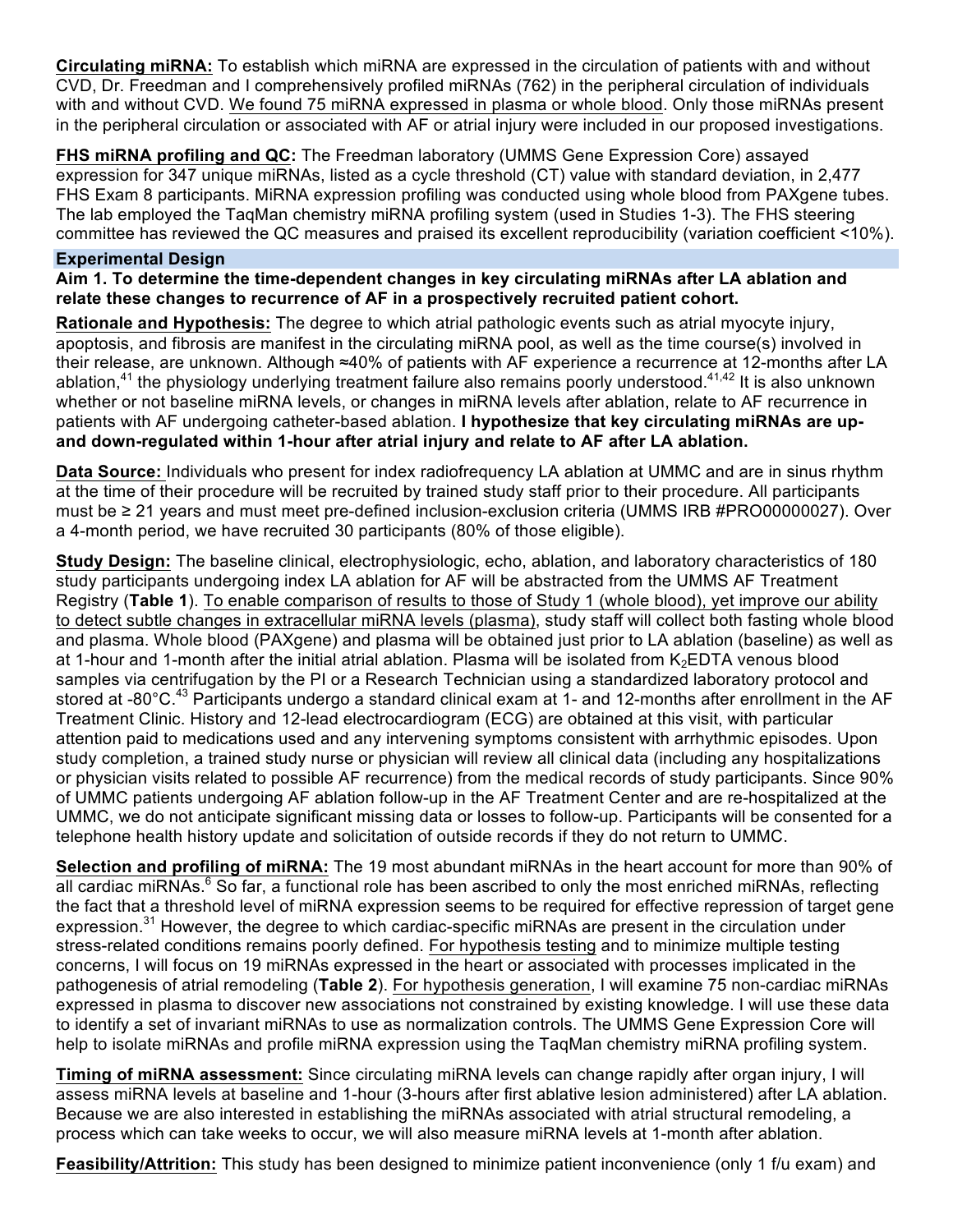costs, as outlined in the budget justification. Biospecimens from study participants (DNA, RNA, miRNA) will be de-identified and stored at no cost to the investigator or patient (**Mentor's Letter**). I anticipate a 10% attrition rate based on the literature and AF Treatment Center experience.<sup>44</sup> This application includes strategies to reduce attrition, establishing multiple ways to contact the participant (phone, email) and phone calls to participants to remind them of follow-up exams. To date, 80% of eligible participants have been recruited with no attrition.

**Aim 1 Analytical Approach:** I will describe fold-change in miRNA expression from baseline to 1-hour and 1-month post-ablation. MiRNA expression will be listed as a CT value, consistent with RT-PCR-based data. To test the hypothesis that miRNAs up- or downregulated by 1-hour after AF ablation relate to recurrence of AF, I will describe how foldchange in miRNA expression (**Table 2**) from baseline to 1-hour after ablation relates to AF recurrence over a 12-month follow-up (dependent variable) using Cox proportional hazards modeling, adjusting for duration of ablation, number of ablative lesions, and factors associated with LA dimension or AF.<sup>28,36</sup> Secondarily, similar analyses will be performed for changes from baseline to 1 month. Patterns of miRNA expression change from baseline to 1 hour and 1 month will be classified and associated with time to AF recurrence as an exploratory analysis.

| <b>MIRNA</b> | <b>FUNCTION (TARGET</b><br><b>GENES)</b>                                                      | <b>ASSOCIATED</b><br><b>PHENOTYPE**</b>                                      |
|--------------|-----------------------------------------------------------------------------------------------|------------------------------------------------------------------------------|
| $miR-1$      | Cell cycle regulation; (Ion Channels<br>and gap junction genes, GJA1, KNJ2)                   | Cardiac arrhythmia, cardiac<br>development                                   |
| $miR-21$     | Upregulation of the protein sprouty<br>(ERK-MAPK)                                             | Anti-apoptotic factor, cardiac stress<br>response                            |
| $miR-23a$    | Inhibition of ubiquitin proteolysis                                                           | Regulates cardiac hypertrophy                                                |
| $miR-29$     | Inhibition of collagen and extracellular<br>matrix proteins (ELN, FBN1, COL1A1)               | Cardiac fibrosis                                                             |
| $miR-92a*$   | Inhibition of neorevascularization<br>(integrin subunit $\alpha$ 5 and eNOS)                  | Reduction in cellular apoptosis and<br>improved cardiac function             |
| miR-122*     | fatty acid beta-oxidation                                                                     | endothelial dysfunction                                                      |
| $miR-133a$   | Cell cycle regulation; (Ion Channel<br>genes HCN2, HCN4)                                      | Cardiac arrhythmia, cardiac<br>development                                   |
| miR-195      | Phosphatidylserine decarboxylase                                                              | Cardiac growth and heart failure in<br>transgenic mice                       |
| $miR208a*$   | Transcriptional requlator, cardiac stress<br>response ( $\alpha$ -MHC, Connexin-40<br>(GJA5). | Cardiac hypertrophy; cardiac<br>arrhythmia                                   |
| $m$ iR-208b* | Controls myosin isoform switching;<br>Intronic to Myh7                                        | Cardiac hypertrophy, fibrosis                                                |
| miR-218*     | Suppresses Robo1 and 2                                                                        | Cardiac development                                                          |
| miR-221*     | P27(Kip1) and p57(Kip2)                                                                       | Vascular smooth muscle growth                                                |
| miR-223*     | <b>Regulates GLUT4</b>                                                                        | AF in dog model                                                              |
| miR-302*     | <b>Regulates E-cadherin</b>                                                                   | Cell-cell adhesion                                                           |
| miR-320      | Pro-apoptosis (HSP20 levels);<br>Increases expression of insulin-like<br>growth factor-1      | Down-regulated after ischemia<br>reperfusion injury; down-regulated in<br>AF |
| miR-328      | Shortened atrial action potential<br>(CACNA1C)                                                | AF in rheumatic mitral valve disease                                         |
| miR-499      | Intronic to Myh7b                                                                             | Myosin function; down-regulated in AF<br>models                              |
| miR-590      | TGF-beta1 and betaRll                                                                         | Increases AF vulnerability                                                   |
| miR-664      | Heparan sulfate 6-O-sulfotransferase 3   AF in dog model                                      |                                                                              |

**Aim 1 Power:** For a given number of events, the standard error of β coefficient per standard deviation for a continuous variable in a Cox proportional hazard model was empirically estimated from FHS exam 7 biomarker data (standardized to mean=0, SD=1). The standard errors of the β coefficients per standard deviation of change (from baseline to 1-hour) in miRNA levels were rescaled according to the number of expected events. Bonferroni correction was used to account for inflated type I error by multiple testing. The minimum detectable hazard ratios with 80% and 90% power are 1.61 and 1.70 respectively, assuming an AF recurrence rate of 40% at 12-months<sup>45</sup> and an overall 0.05 level of significance, i.e. alpha =  $0.05/19 = 0.0026$  for each test.

**Anticipated Results and Future Directions:** I anticipate that biologically important, circulating miRNA will be up- or down-regulated by 1-hour post-ablation and will relate to recurrence of AF. This work will: 1) determine the time-dependent changes to circulating miRNA in response to acute atrial injury; 2) examine the associations between baseline levels of key plasma miRNAs and factors associated with recurrence of AF; and 3) evaluate the relations between miRNA up- or down-regulated after ablation and recurrence of AF. I anticipate that the validation of our study findings will be necessary. I have secured the MGH AF Cohort as a potential replication partner for the proposed investigation (Dr. Patrick T. Ellinor III, Principal Investigator MGH AF Cohort, signed letter of collaboration). The proposed studies will lead to the identification of circulating biomarkers related to atrial injury that may have diagnostic and or prognostic value in AF. Mechanistic inferences will be made about the kinds of injury responses seen on the basis of evaluating which miRNAs are up- or down-regulated early after atrial injury vs. later. MiRNA found to be in association with LA injury after ablation will be compared with miRNA related to AF and increased LA dimension in the community (Aim 3). Gene targets will be determined using TARGETSCAN 6.0 and miRanda.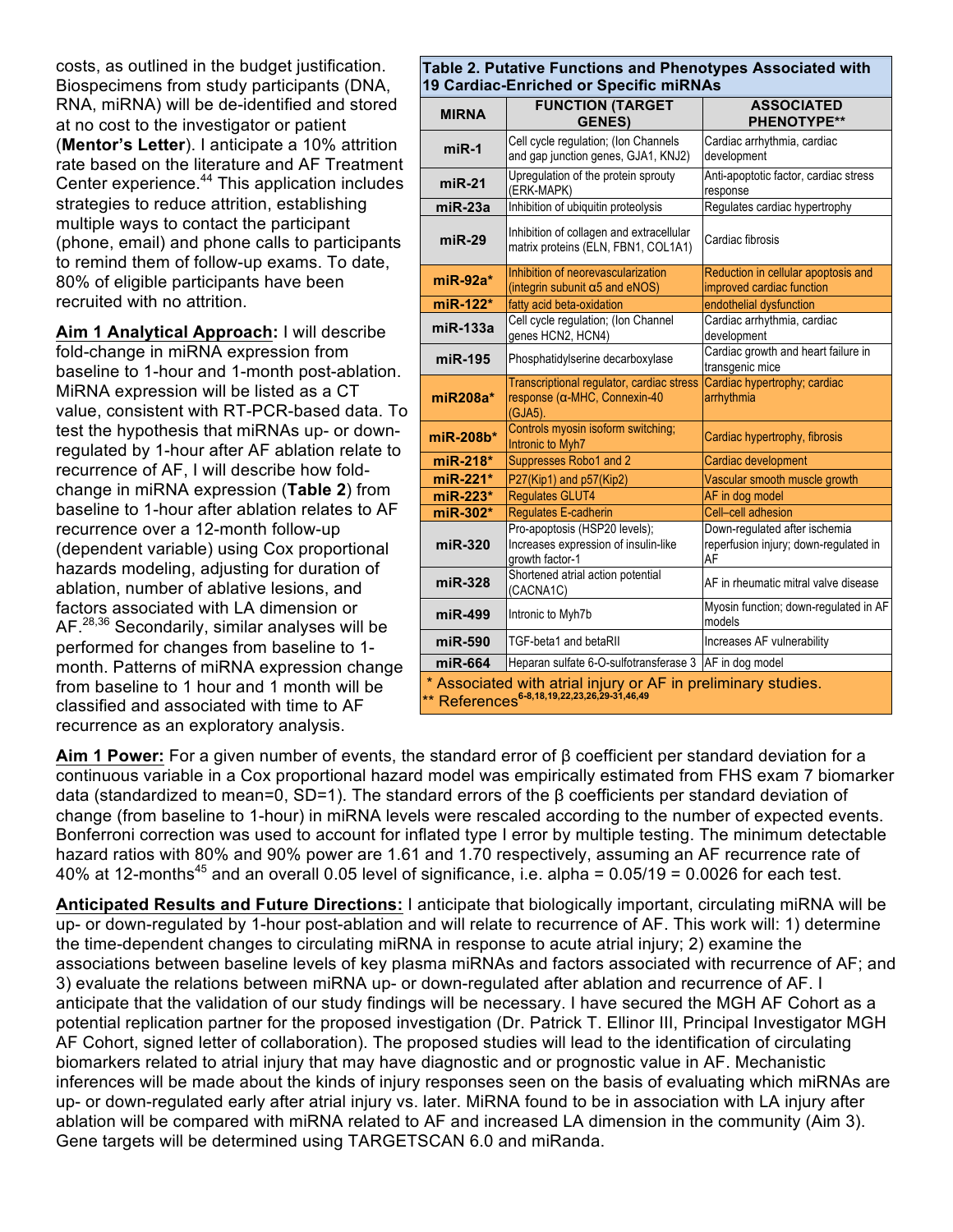## **Potential Problems and Solutions:**

**1. Hypothesis-testing vs. hypothesis-generation**: I will focus on 19 miRNAs associated with processes implicated in the pathogenesis of atrial remodeling or AF. I will update the 19 miRNAs examined if interim publications suggest other miRNA putatively related to AF. Because existing data are limited, I will conduct a secondary analysis examining 75 non-cardiac miRNAs expressed in circulating blood to discover new mechanisms related to the development of AF.

**2. Radiofrequency ablation as a model of LA injury:** In order to investigate time-dependent changes in circulating miRNAs after LA injury, I will use radiofrequency LA ablation as an *in vivo* model for atrial injury. Although LA injury in the community, like LA injury from ablation, is associated with myocyte apoptosis and enhanced fibrosis, the generalizability of this model to chronic atrial injury from CVD risk factors such as hypertension remains unclear. However, I will validate Study 1 findings in the community by examining the associations between the same cardiac miRNAs and echo markers of chronic LA injury in Study 3. **3. Causation vs. association:** Gene targets of miRNAs associated with AF will be determined. However, since miRNAs can affect several genes, the mechanisms underlying these associations will require further exploration. Recognizing this, as part of a future R03 application, Dr. Chinmay Trivedi (UMMS) and I have begun to transfect candidate miRNAs (e.g., miR-302) into atrial myocytes (H2c9) in order to ascertain the effects of miRNA gain-of-function on target gene expression. We will also examine the *in vitro* effects of miRNA loss-of-function using this model.

## **Aim 2. To evaluate the cross-sectional relations of key circulating miRNA levels with AF in a casecontrol study.**

Rationale and Hypothesis: MiRNAs regulate gene expression in a number of diseases, including AF.<sup>24</sup> MiRNAs have been detected in cell-free human plasma preparation, where they appear to be stable and protected from endogenous RNase activity.<sup>46</sup> Although experimental models suggest dynamic regulation of miRNAs by the heart in certain pathologic states, it is unknown if circulating levels of key cardiac-specific or enriched miRNAs differ between individuals with AF and those in normal rhythm. **I hypothesize that plasma levels of cardiac-specific or enriched miRNAs will differ between individuals with AF and controls.**

**Data Source:** Individuals with a history of paroxysmal or persistent AF who present for a LA ablation at UMMC and are in sinus rhythm at the time of their procedure will be recruited by trained study staff in the cardiac short-stay area. Individuals who are hospitalized at the UMMC, are in normal sinus rhythm, have no evidence of an acute coronary syndrome, and do not have a history of AF will be recruited by trained study staff in their hospital room and will comprise the control group. All participants must be  $\geq 21$  years and must meet predefined inclusion/exclusion criteria (Human Subjects Protection; UMMS IRB #PRO00000027). Over the past 3 months, we have recruited 30 participants with AF (80% of all eligible) and 27 controls.

**Study Design:** The baseline clinical, demographic, electrophysiologic and laboratory characteristics of 180 study participants with paroxysmal or persistent AF (cases) will be abstracted from the UMMS AF Treatment Registry (**Table 1**). Hospital electronic records will be used to abstract data on 180 controls. To enable comparison of results to those of Study 3 (whole blood), yet improve our ability to detect subtle changes in extracellular miRNA levels (plasma), staff will collect both fasting whole blood and plasma. Whole blood and plasma will be obtained on participants with AF prior to their LA ablation. Whole blood and plasma will be obtained on controls in the same manner. Plasma will be isolated from  $K<sub>2</sub>EDTA$  venous blood samples using the laboratory methods described in Study 1.<sup>43</sup> MiRNA expression profiling methods are described in Study 1.

**miRNA profiling:** The Freedman laboratory will assay miRNA expression for a total of 94 miRNAs, listed as a cycle threshold (CT) value with accompanying standard deviation. The lab will employ the TaqMan chemistry miRNA profiling system described in **Preliminary Studies** and Study 1.

**Feasibility:** Given the minimal risks of the proposed study, the number of patients with AF treated in the electrophysiology lab (≈200/year), the committed assistance of a trained study technician (**Mentor's Letter**), UMMS co-investigators with expertise in miRNA isolation and expression profiling (Ambros, Freedman), the present study is feasible. Attrition is not a concern given the single study visit required for study completion. The study has been designed to minimize patient inconvenience and costs, as outlined in the budget justification. Biospecimens from study participants (DNA, RNA, miRNA) will be de-identified and stored at no cost to the investigator or patient (**Mentor's Letter**).

**Aim 2 Analytical Approach:** I will test the hypothesis that cardiac-specific or enriched circulating miRNAs are associated with paroxysmal or persistent AF by conducting a logistic regression analysis, adjusting the relative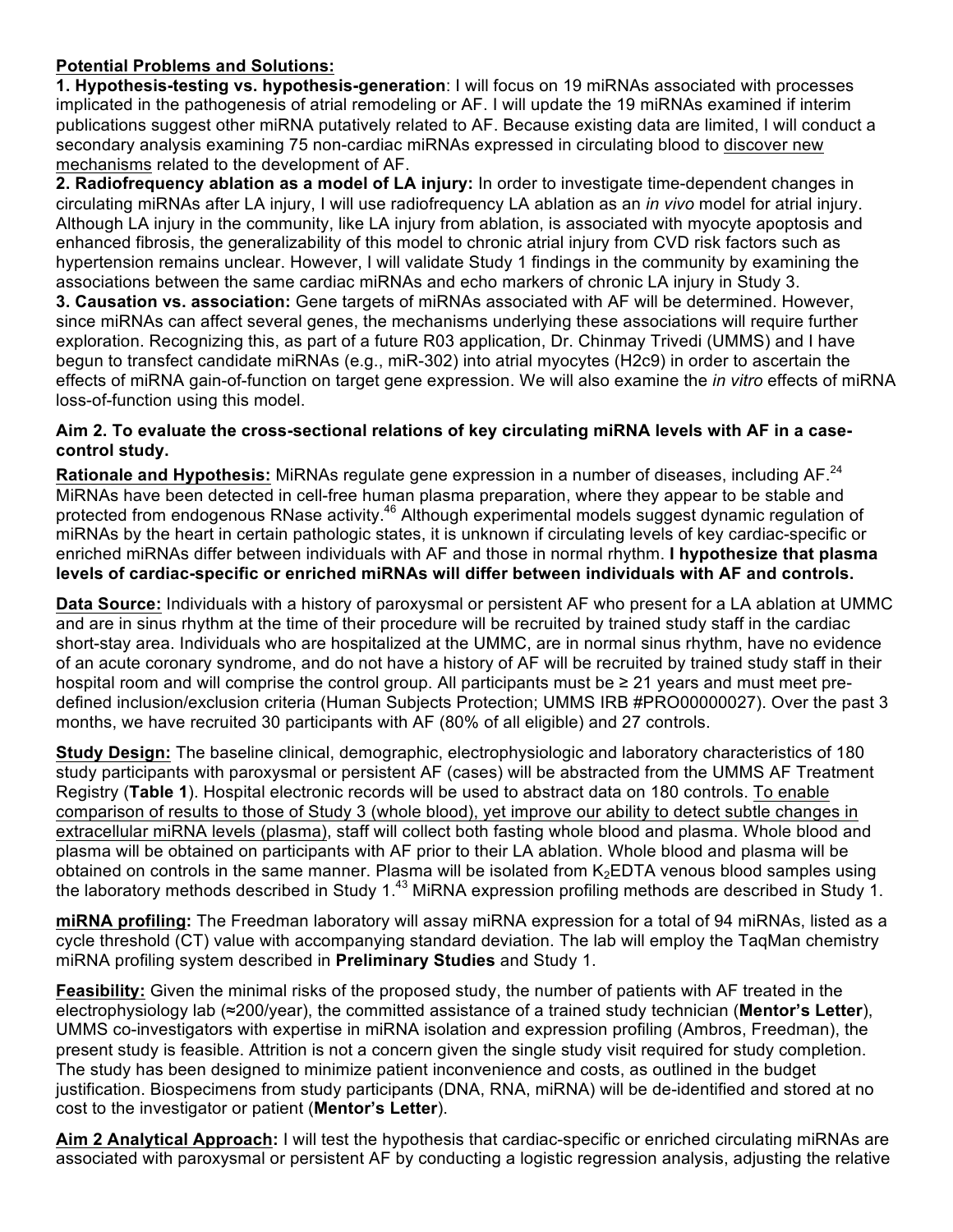effect of miRNA expression for several potential confounders. MiRNA expression will be listed as a CT value, consistent with RT-PCR-based data. AF risk factors will be adjusted for (e.g., age, sex, heart rate, blood pressure, body mass index, diabetes mellitus, prevalent myocardial infarction and heart failure) and AF characteristics (e.g., AF duration, or AF classification) when estimating the association of each of the 19 miRNA candidate levels (range 3-28 CT) with AF. For hypothesis testing, as described in Study 1, I will focus on 19 miRNAs expressed in cardiac tissue and/or associated with processes implicated in the pathogenesis of atrial remodeling (Table 2).<sup>6,47</sup> For hypothesis generation, I will examine 75 miRNAs expressed in plasma (as described in Study 1) to discover new associations not constrained by existing knowledge.

**Aim 2 Sample Size/Power:** For this study, the total sample size is 360, with 180 cases of AF and 180 individuals in the comparison group (no AF). For each of the 19 miRNA expression variants, I have 80% power to detect an odds ratio of ≥ 1.56 or 90% power to detect an odds ratio of ≥ 1.65 for AF for a 1 standard deviation increment in miRNA at alpha=0.0026.

**Anticipated Results and Future Directions:** I anticipate that biologically important, cardiac-specific or enriched circulating miRNA will be associated with AF. I also anticipate that the validation of our study findings will be necessary. The FHS Offspring Study will serve as an internal validation cohort (Study 3). The Multi-Ethnic Study of Atherosclerosis (MESA) will serve as an external replication partner (Dr. Liu, collaboration aggreement). MiRNA associated with AF will be compared with miRNA related to atrial injury in Study 1. We will study the RNA targets of miRNAs associated with atrial injury and/or AF by reviewing current publications and using algorithms such as TARGETSCAN 6.0 and miRanda.<sup>48</sup> The proposed studies are complementary and will lead to the identification of circulating biomarkers that may have diagnostic value in AF.

## **Potential Problems and Solutions:**

**1. Whole Blood vs. Plasma miRNA Profiling:** Preliminary data suggest that plasma and whole blood miRNA profiles may differ in patients with CVD (**Preliminary Data**). In order to maintain uniformity of methods between the 3 proposed investigations, promote comparability of findings, and enhance the clinical applicability of results, I will analyze miRNA from whole blood in all Study 2 participants. To maximize my ability to detect subtle changes in extracellular miRNAs released into the circulation, I will also analyze miRNA from plasma.<sup>49</sup> **2. Novelty vs. replication:** With all transcriptomic studies, replication is critical. I will internally replicate findings using data from the FHS Study as outlined in Study 3. I will also leverage my affiliation with the CHARGE-AF Consortium to recruit additional replication partners (e.g., MESA, MGH AF cohort). **3. Cell-type specificity vs. generalizability:** Although dynamic regulation and cellular secretion of miRNAs suggests process specificity,  $9$  the present study will not confirm whether miRNAs associated with AF are secreted/released by atrial myocytes. I will, however, compare miRNAs associated with AF from Aim 2 with those released after LA injury (Aim 1) and/or in association with echo markers of chronic LA injury (Aim 3).

## **Aim 3. To evaluate the relations of key circulating miRNA levels with prevalent and incident AF, and chronic atrial remodeling, as assessed by echocardiographic LA dimension, in the FHS Offspring Study, a community-based cohort.**

**Rationale and Hypothesis:** Data are limited on how miRNAs relate to pathologic changes in LA structure and AF, especially in the broader community setting. To further explore the hypothesis that miRNAs contribute to LA structural remodeling and AF, I will examine the relations of the same set of 19 cardiac-specific or enriched miRNAs with echo LA dimension (a marker of chronic LA injury) and AF. **I hypothesize that key circulating miRNAs are associated with AF and increased echo LA dimension.** The analyses outlined in this application have undergone peer-review and have been approved by the FHS Executive Committee.

**Study Sample:** The study sample will be comprised of FHS Offspring Exam 8 (n=2,608, 2005-08) participants with available echo, electrocardiographic, and miRNA data (n=2,477). All FHS blood samples are obtained and stored using methods proven to maintain miRNA stability. The average age of FHS Exam 8 participants is 66 years, 55% are women, 7% have a history of myocardial infarction, 3% have a history of heart failure, and 7% have been diagnosed with AF. Participants undergo an exam at the FHS once every 4-8 years.

**FHS AF:** Participants are asked about AF at exams and at biennial health updates. If AF is reported, records are sought. Presence of AF is determined from multiple sources: 12-lead ECGs obtained at each FHS exam and from all CVD-related hospitalizations and clinician visits. Cases of suspected AF undergo rigorous adjudication. 188 Exam 8 participants have AF. 223 incident AF cases (9%) are projected for analysis in 2014.

**FHS Echo:** At Exam 8, participants underwent resting echo evaluation. Echos were performed by experienced technicians and evaluated using a standardized protocol with excellent reproducibility.<sup>36</sup> LA dimension was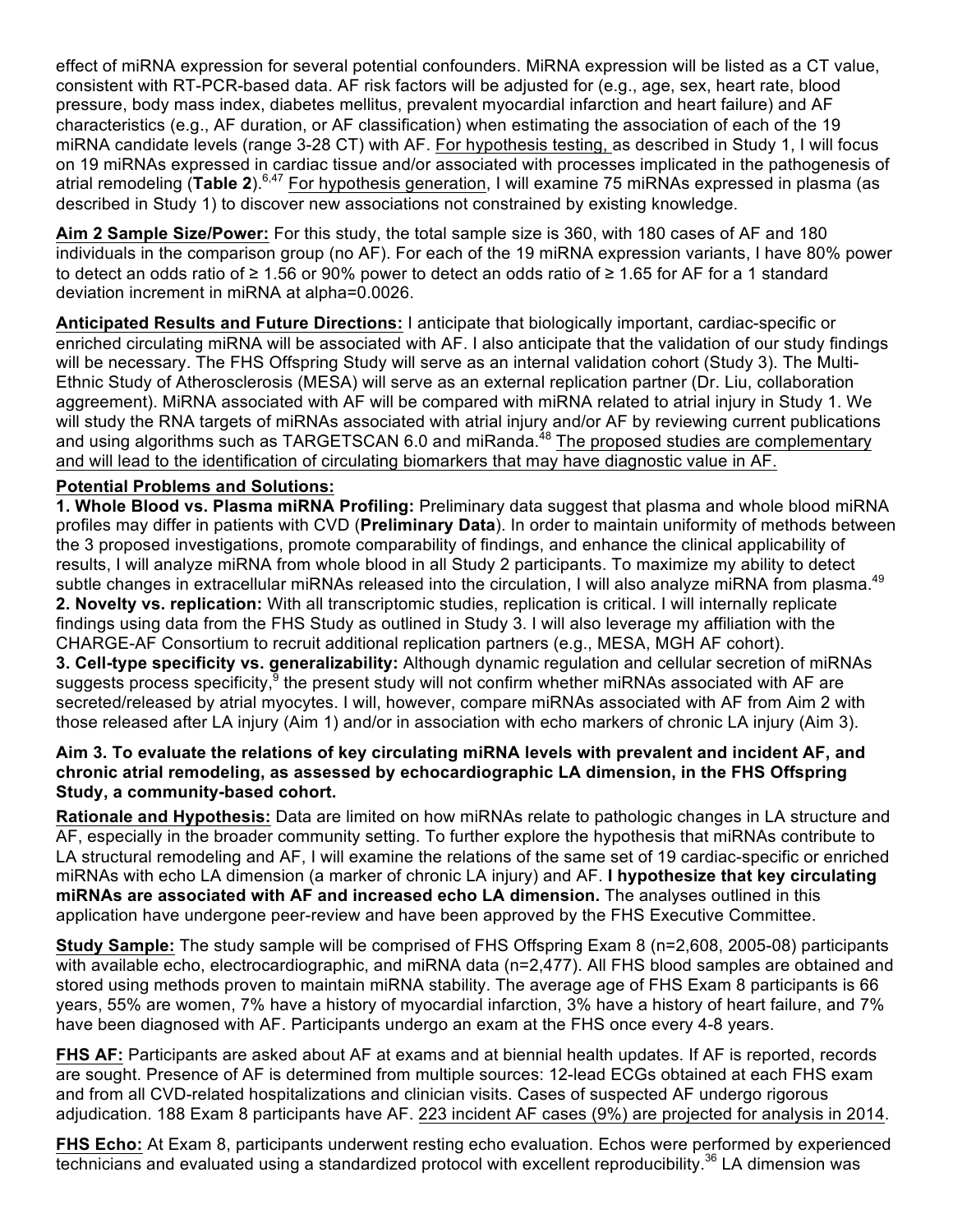determined from M-mode in accordance with Society quidelines.<sup>50,51</sup> FHS also allows for off-line analyses of digitized echos to augment the standardized protocol. The archived digital recordings (2- and 4-chamber views) of 300 FHS subjects with no prior AF will be used for a focused measurement of LA volume (LAV) at end-ventricular systole and diastole (then indexed to height and adjusted for BMI to calculate LAV index), LA emptying fraction (LA-EF; LAVmax-LAVmin/LAVmax), and tissue Doppler A', using standard techniques in accordance with guidelines.<sup>52</sup> LAV index, LA-EF, and tissue Doppler A' have been selected because they share strong and independent associations with AF<sup>53-55</sup> and reflect distinct aspects of LA structure or function.<sup>56</sup> The 3 echo variables will be available for a subset of the sample because the PI or a technician must measure archived images.

**miRNA profiling:** For hypothesis testing, I will focus on 19 miRNA abundantly expressed in the heart and/or associated with processes implicated in the pathogenesis of atrial remodeling or AF (**Table 2**).<sup>6</sup> For hypothesis generation, and because these analyses can be performed at no additional cost, I will examine 329 noncardiac SABRe miRNAs to discover new associations not constrained by existing knowledge.

**Aim 3 Analytical Approach:** Regression models with mixed effects will be used, in which random effect will be used to account for sibling correlation among FHS Offspring cohort enrollees. Linear mixed effect regression models will be used for associating miRNA with quantitative variables (e.g., LA dimension), generalized linear mixed models will be used for binary outcomes (e.g., prevalent AF), and Cox proportional hazards models with robust sandwich estimators will be used for time-to-event analyses (e.g., incident AF). Standardized miRNA data will be used in all association tests. AF risk factors (including age, blood pressure, body mass index, prevalent myocardial infarction and heart failure) will be adjusted for in estimating the association of each of the 19 miRNA levels with prevalent or incident AF. Death before new-onset AF will be treated as a censoring factor in time to AF analysis. For miRNA associated with AF, I will test for effect modification by age, sex, and body mass index by including interaction terms with these variables and miRNA (using 1 miRNA at a time). Kaplan-Meier curves will be used to depict the probability of developing AF according to miRNA tertiles. Since I hypothesize that the relation between miRNA and AF may be mediated by the influence of miRNA on LA structure, I will construct additional models with adjustment for LA dimension. In order to develop a more complete picture of the mechanisms underlying LA remodeling, I will relate miRNA expression for 19 candidates (independent variables) with echo LA structure or function in 300 FHS Offspring participants with intensive echo phenotyping using linear regression for each of the specified dependent variables **(**LAV index, LA-EF, and tissue Doppler A') as exploratory analyses.

**Aim 3 Power:** An attrition rate of 10% was applied to all the estimated samples sizes, including the numbers of prevalent or projected events for power calculations, because a few samples could fail to generate valid miRNA data (per FHS investigators). Since 3 primary outcomes will be studied in this aim, the Bonferroni approach corrected alpha level is 0.05/19/3=0.0009. For examining the association between miRNA expression and LA dimension, power calculations are based on established methods.<sup>57</sup> We calculated the minimum detectable effect size in terms of partial  $R^2$ , i.e. the percentage of variability in LA dimension that each of the 19 miRNAs could explain in addition to covariates. Using our available sample size of 2,230 participants, we will have 80% and 90% to detect partial  $R^2$  of 0.8% and 0.9%, respectively. In testing the hypothesis that key circulating miRNAs are associated with prevalent AF, I have over 80% and 90% power to detect odds ratios of 1.42 and 1.47, respectively, for a 1 standard deviation increment in miRNA with a total sample size of 2,347 and 169 prevalent cases of AF at alpha=0.0009. For the test of linking miRNA expression and time to new-onset AF, the method for power calculation is the same as that in Aim 1. Assuming the sample size of 2,347 and 201 cases of incident AF, I have 80% and 90% power to detect hazard ratios of 1.36 and 1.41, respectively, for a 1 standard deviation increment in miRNA expression at alpha=0.0009.

**Anticipated Results and Future Directions:** I anticipate that biologically important miRNA will be related to prevalent and incident AF as well as greater LA dimension. We will study the RNA targets of miRNAs associated with atrial remodeling or AF by reviewing current publications and using algorithms such as TARGETSCAN 6.0 and miRanda.<sup>48</sup> These investigations will provide insight into which genes are involved in atrial remodeling and AF and identify biomarkers with potential prognostic or diagnostic importance in AF.

# **Potential Problems and Solutions**

**1. Whole Blood (PAXgene) miRNA Profiling:** RNA signatures may vary by cell type and patterns of miRNA expression may differ between blood components. Utilization of whole blood preparations for the proposed miRNA analyses will not provide the specific source of miRNA. Recognizing this, this project is designed to be resource effective, utilizing existing miRNAs on over 2,000 FHS participants. Plasma from FHS participants is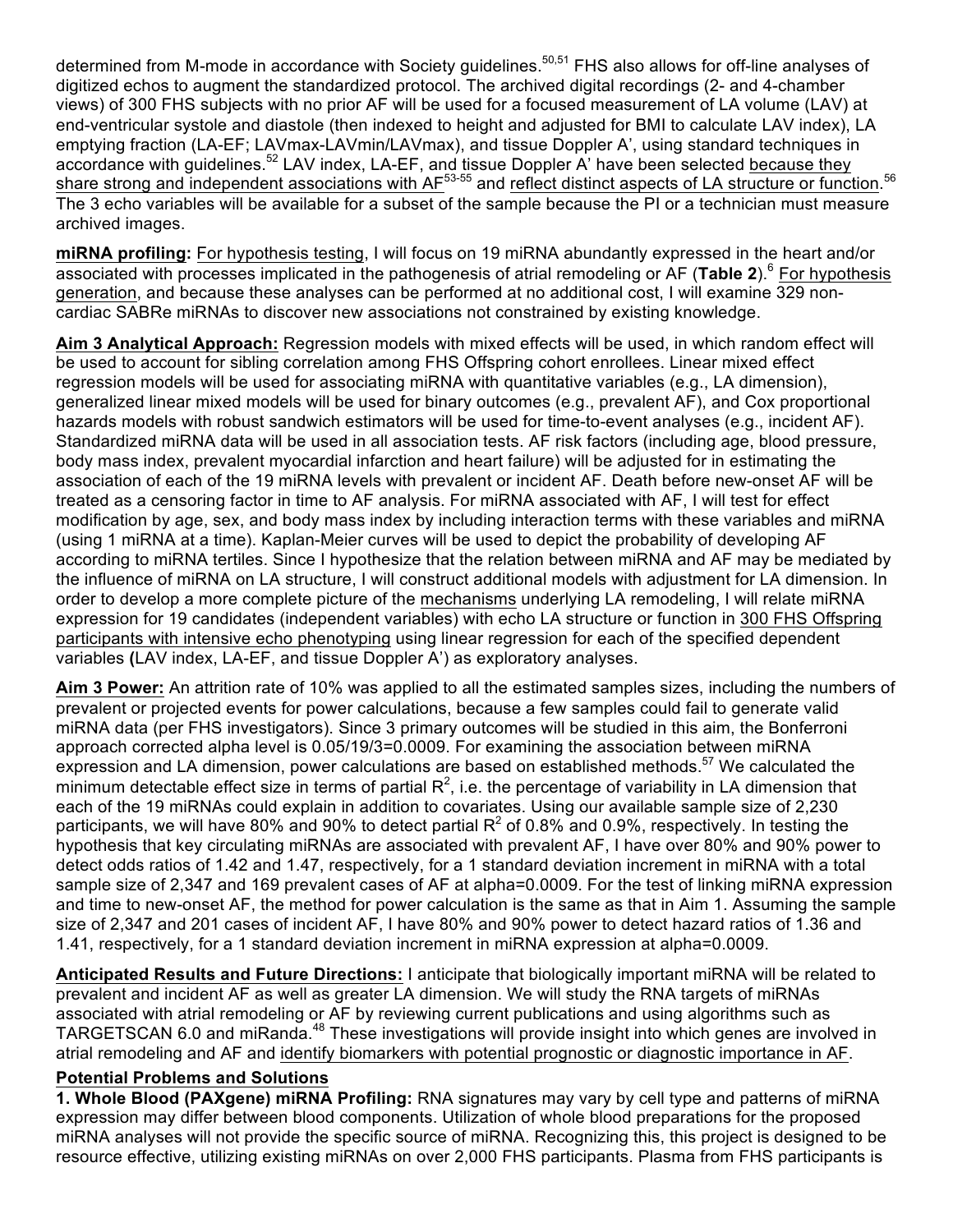stored and the FHS Executive Committee will be petitioned for its use for miRNA analyses if necessary. **2. Classification of AF Type:** The methods used to define incident and prevalent cases of AF in the FHS are well validated.<sup>29</sup> They do not, however, enable classification of AF based on contemporary criteria (paroxysmal, persistent, permanent) due to limitations in the methods of data abstraction. The UMMS AF Treatment Cohort employed for Studies 1 and 2 complements the FHS dataset and will allow us to examine associations between AF type and/or duration of AF with miRNA profiles. Associations between miRNAs and AF will also be validated in external replication partners (MGH AF Cohort, MESA) with robust AF phenotyping.

**3. Use of M-mode as a marker of LA enlargement:** The LA dimension provided by M-mode and used for the determination of LA enlargement may underestimate atrial size.<sup>56</sup> M-mode based LA assessment is, however, a valid measure of LA size.<sup>56</sup> To address this potential limitation, I will measure LAV index, LA-EF, and tissue Doppler A' in a subset of FHS participants, thereby allowing me to relate miRNAs to contemporary atrial remodeling traits.

**Study Strengths:** This set of studies uses a novel transcriptional regulator, miRNA, to **directly assess** regulatory **mechanisms underlying atrial remodeling and AF**. The investigations are further bolstered by the **hypothesis-driven selection** of cardiac-specific or enriched miRNAs for study. The measurement of serial miRNAs at baseline and at several time points post-ablation further strengthens Study 1, since each patient will serve as his/her own control, thereby diminishing differences in miRNA expression extrinsic to the exposure of interest and enabling us to assess temporal changes in plasma miRNA expression in the short- and mediumterm. The use of a relatively large sample of patients with **symptomatic and well-characterized AF** and **analysis of miRNAs in both plasma and whole blood** strengthens Study 2. The use of a well-characterized, large sample from a seminal longitudinal study with standardized miRNA assessment and contemporaneous ascertainment of echo traits strengthens Study 3.

**Impact and Future Directions:** AF is highly prevalent and the burden of AF is increasing.<sup>2</sup> New avenues are needed to identify cellular and developmental pathways for AF that incorporate epidemiologic, genetic and transcriptomic data.<sup>58-60</sup> At the end of the grant period, I will have established a clinical and translational UMMS AF research program focused on advancing our understanding of the mechanisms underlying atrial structural remodeling and AF. I will build a UMMS AF cohort with extensive phenotyping and will add to the FHS by better characterizing LA structure and function in selected participants. This research will be used to generate new insights into the pathogenesis, risk prediction, and therapeutic management of AF.

#### **Bibliography**

**1.** Go AS, Hylek EM, Phillips KA, et al. Prevalence of diagnosed atrial fibrillation in adults: national implications for rhythm management and stroke prevention: the AnTicoagulation and Risk Factors in Atrial Fibrillation (ATRIA) Study. *JAMA* 2001;285:2370-5.

**2.** Miyasaka Y, Barnes ME, Gersh BJ, et al. Secular trends in incidence of atrial fibrillation in Olmsted County, Minnesota, 1980 to 2000, and implications on the projections for future prevalence. *Circulation* 2006;114:119-25.

**3.** Wolf PA, Abbott RD, Kannel WB. Atrial fibrillation as an independent risk factor for stroke: the Framingham Study. *Stroke* 1991;22:983-8. **4.** Benjamin EJ, Wolf PA, D'Agostino RB, et al. Impact of atrial fibrillation on the risk of death. *Circulation* 1998;98:946-52.

**5.** Wang TJ, Larson MG, Levy D, et al. Temporal relations of atrial fibrillation & congestive heart failure & their joint influence on mortality: the

Framingham Heart Study. *Circulation* 2003;107:2920-5.

**6.** Small EM, Olson EN. Pervasive roles of microRNAs in cardiovascular biology. *Nature*;469:336-42.

**7.** Laterza OF, Lim L, et al. Plasma MicroRNAs as sensitive & specific biomarkers of tissue injury. *Clin Chem* 2009;55:1977-83.

**8.** Small EM, Frost RJ, Olson EN. MicroRNAs add a new dimension to cardiovascular disease. *Circulation*;121:1022-32.

**9.** McManus DD, Ambros V. Circulating MicroRNAs in cardiovascular disease. *Circulation*;124:1908-10.

**10.** Coyne KS, Paramore C, et al. Assessing the direct costs of treating nonvalvular atrial fibrillation in the US. *Value Health* 2006;9:348-56.

**11.** Nattel S, Burstein B, Dobrev D.Atrial remodeling & atrial fibrillation:mechanisms & implications.*Circ Arrhythm Electrophysiol* 2008;1:62-73.

**12.** Burstein B, Nattel S. Atrial fibrosis: mechanisms and clinical relevance in atrial fibrillation. *J Am Coll Cardiol* 2008;51:802-9.

**13.** McManus DD, Shaikh AY,et al.Atrial fibrillation & heart failure parallels:lessons for atrial fibrillation prevention.*Crit Pathw Cardiol*;10:46-51. **14.** Benjamin EJ, Chen PS, Bild DE, et al. Prevention of atrial fibrillation. *Circulation* 2009;119:606-18.

**15.** Fox CS, Parise H, D'Agostino R, et al. Parental atrial fibrillation as a risk factor for atrial fibrillation in offspring. *JAMA* 2004;291:2851-5.

**16.** Ellinor PT, Lunetta KL, Glazer NL, et al. Common variants in KCNN3 are associated with lone atrial fibrillation. *Nat Genet*;42:240-4.

**17.** Mace LC, Yermalitskaya LV, Yi Y, et al. Transcriptional remodeling of rapidly stimulated HL-1 atrial myocytes exhibits concordance with human atrial fibrillation. *J Mol Cell Cardiol* 2009;47:485-92.

**18.** Nattel S, Frelin Y, Gaborit N, et al. Ion-channel mRNA-expression profiling: Insights into cardiac remodeling and arrhythmic substrates. *J Mol Cell Cardiol*;48:96-105.

**19.** Kim NH, Ahn Y, Oh SK, et al. Altered patterns of gene expression in response to chronic atrial fibrillation. *Int Heart J* 2005;46:383-95. **20.** Ohki R, Yamamoto K, Ueno S, et al. Gene expression profiling of human atrial myocardium with atrial fibrillation by DNA microarray analysis. *Int J Cardiol* 2005;102:233-8.